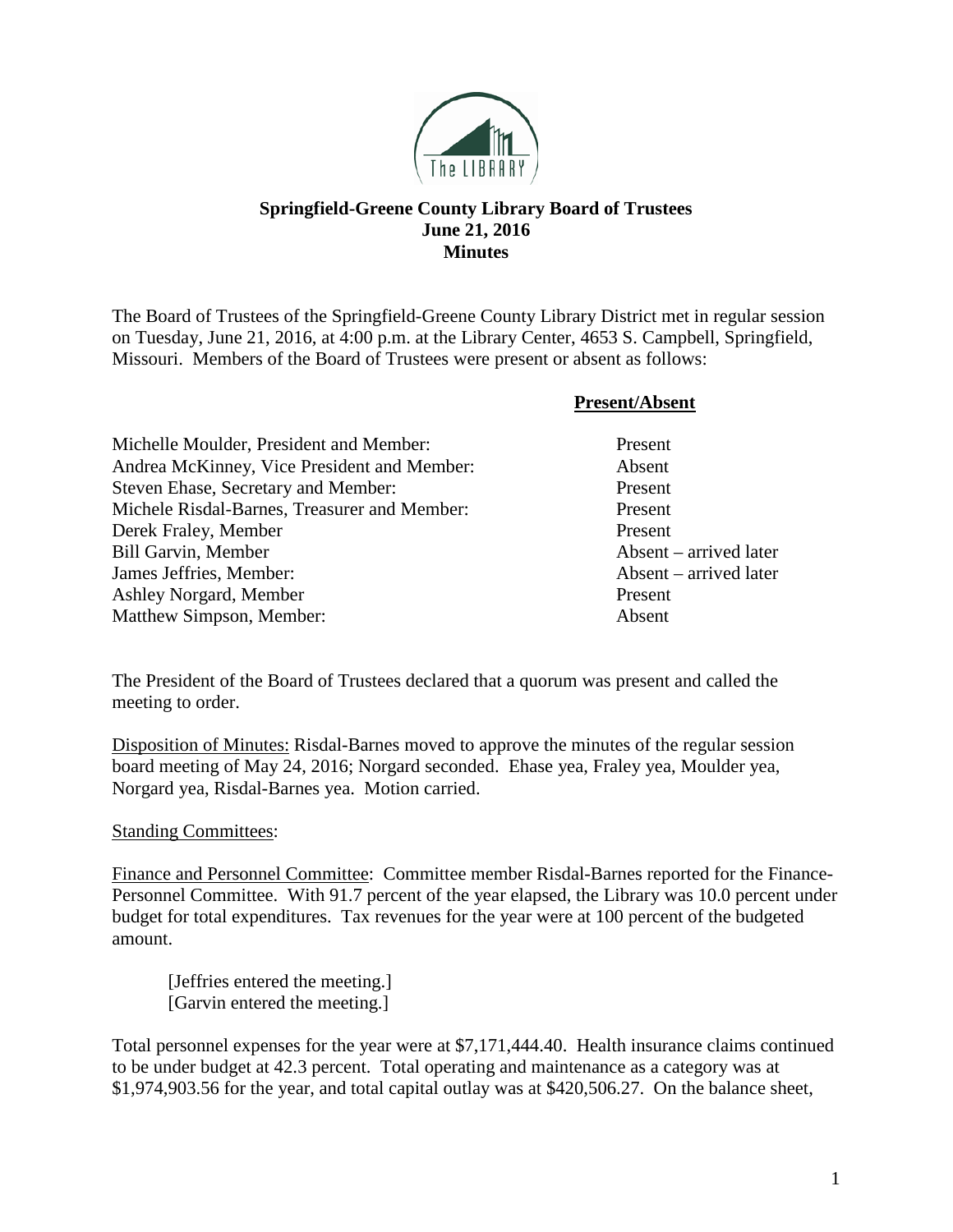there was a pre-paid asset to reflect a transfer to the purchasing card but will net out in next month's financial statements.

Risdal-Barnes presented the proposed 2016-2017 budget with the changes from the preliminary budget. Tax revenue was projected at 3.75 percent growth. State Aid was up from \$0.13 per capita to \$0.45 per capita. Passport revenue reflected an increase to \$135,000. The collections budget was calculated at 18 percent of the budget to preserve cash flow for the Brentwood project. The discretionary budget was also presented. It will allow spending to be curtailed if need be as a means to preserve cash flow. The board discussed possible funding for additional WiFi hotspots for patron checkout. Ehase moved to approve the proposed budget for 2016-2017 as presented; Garvin seconded. Ehase yea, Fraley yea, Garvin yea, Jeffries yea, Moulder yea, Norgard yea, Risdal-Barnes yea. Motion carried.

Buildings and Grounds Committee: Garvin reported for the Buildings and Grounds Committee.

- The engine in Van #10 needed to be replaced, but was under warranty.
- There was routine maintenance done on HVAC units, and at the Midtown Carnegie Branch some components had to be replaced at a cost of \$2,300.
- The generator in the Mobile Library was not working and a sensor had to be repaired.
- Bids were sought for cleaning services for the district. Three bids were received, but one was withdrawn. The winning bidder was the current provider, EMS.
- The men's restroom renovation at the Library Center was completed.
- The Brentwood Branch renovation had a lot of activity, and Associate Director Jim Schmidt provided copies of field reports for the committee to review. Two unexpected conditions at the renovation were some water damage to a soffit and fascia, and an unexpected use of cinder block rather than brick on the southeast wall.

Report of the Director:

- The American Association for State and Local History selected the Springfield-Greene County Library District, Missouri History Museum, Museum of Osteopathic Medicine, The National World War I Museum and Memorial and the State Historical Society of Missouri as 2016 Award of Merit recipients for the statewide digitization project *Over There: Missouri and the Great War*. The AASLH Leadership in History Award is the nation's most prestigious competition for recognition of achievement in state and local history. Local History and Genealogy Department Manager Brian Grubbs has been invited to accept the award at a banquet in September as part of the AASLH annual meeting in Detroit. Brian has also been invited to submit a proposal about the project for the annual meeting.
- The Springfield Metropolitan Bar Association was selected to receive a national award for its project "Happy Birthday Magna Carta." The Library was one of the many community partners on this project. The branded Magna Carta materials were designed by Library Art Director Danny Dye. The 2016 NABE/LexisNexis Community & Educational Outreach Award honors state and local bar associations and bar foundations for innovative projects that serve as national models for their ingenuity and public outreach. The award will be presented at the American Bar Association annual meeting in San Francisco.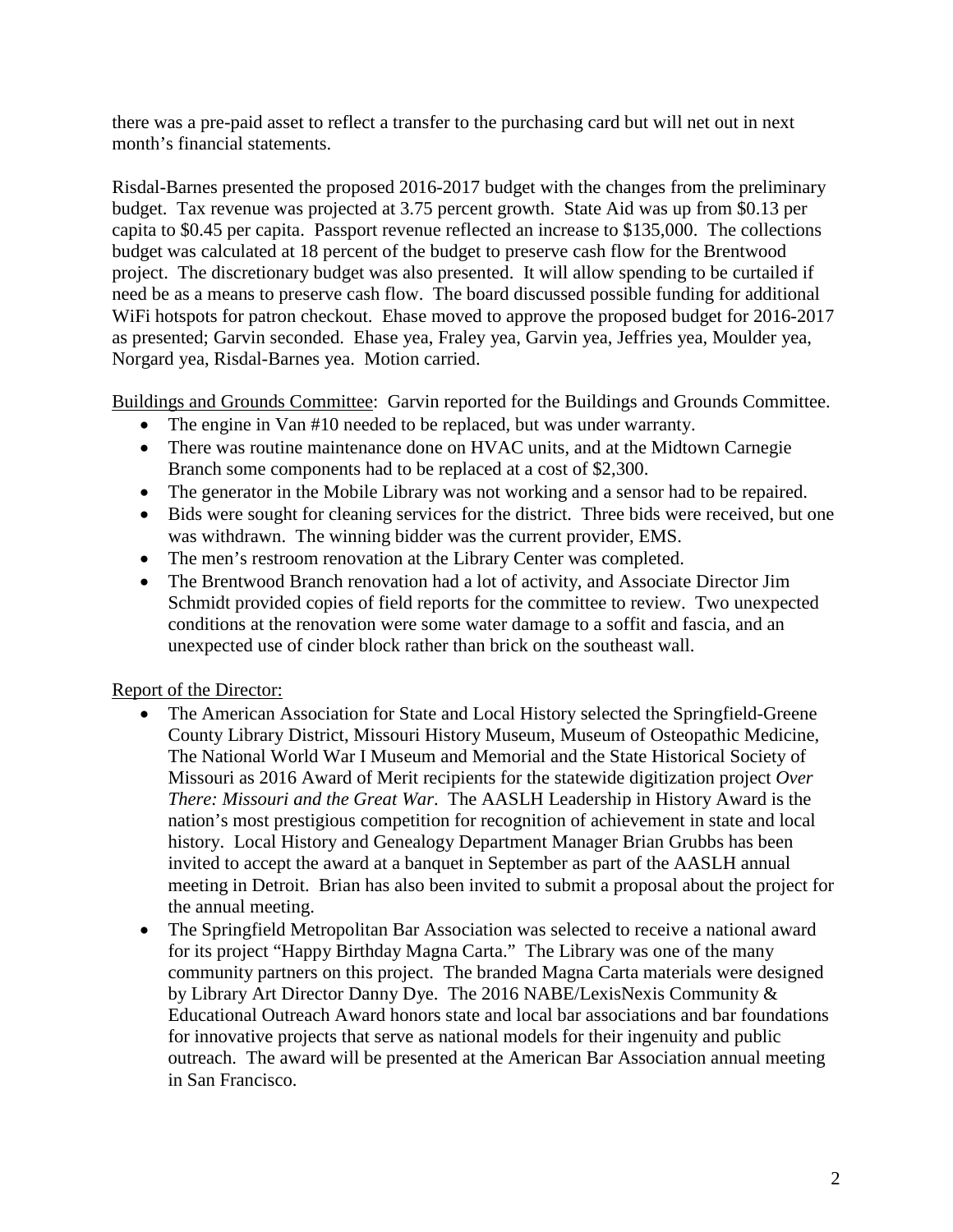- The Springfield Metro Partnership held a thank-you luncheon for southwest Missouri legislators on June 9 to celebrate legislative achievements for this year. There will be a book of each legislator's choosing placed in the Library's collection in their honor.
- Mobile printing went live at all library locations on June 1, 2016.
- The Library is partnering with the Springfield-Greene County Parks Department and other community organizations this summer to offer StoryWalks®. The first one was held at the Springfield-Greene County Botanical Center where families walked along as they read "The Bear Ate Your Sandwich." With help from staff from Buildings and Grounds, Art Director Danny Dye and Youth Services Coordinator Nancee Dahms-Stinson, pages from a children's book were laminated, mounted on sign posts and installed along the pathways at area parks and walking trails.
- The libraries of the University of Missouri system are withdrawing from MOBIUS. This change is not expected to affect Springfield-Greene County Library District patrons significantly.
- The Brentwood Branch temporary site offers the following services: hold pickups, return items, browse books, large-print books, CDs, DVDs and magazines, Chromebook checkout, photocopier use and study tables. The temporary branch is open 10:30 a.m. – 6:30 p.m. Tuesday through Saturday at 2720 S. Glenstone Avenue.

Foundation Update: Richardson reported that the Friends of the Library made a payment of \$70,000 toward their ReNew Brentwood pledge. Letters went out urging prior donors to upgrade their total donation to \$1,000 to become a legacy donor. Staff denim days in May and June raised \$205. Positronic Industries also sent their payment. All together the ReNew Brentwood total was \$2,465,807, leaving approximately \$34,000. There will be a wine tasting event on July 20 at the International Wine Center. Tickets will be \$50, with half going to the ReNew Brentwood campaign. The theme is "Summer Wines."

Board Education: Library Center Youth Services Manger Sarah Bean Thompson, who was elected to be on the committee to select the 2015 Caldecott Award winner, presented an explanation of the selection process. The Caldecott award is given annually by the Association for Library Service to Children to honor the most distinguished children's book illustrations. The 2015 winner was Sophie Blackall for her illustrations in *Finding Winnie* written by Lindsay Mattick.

Miscellaneous Items:

- The Board reviewed the Conflict of Interest Statement which is required biennially by the Missouri Ethics Commission in lieu of personal financial disclosure forms for each board member. Fraley moved to approve the Conflict of Interest Resolution as presented; Ehase seconded. Ehase yea, Fraley yea, Garvin yea, Jeffries yea, Moulder yea, Norgard yea, Risdal-Barnes yea.Motion carried.
- Cooper submitted names of two new proposed members of the Public Building Corporation Board of Directors to replace outgoing members Kenton DeVries and Doug Nickell: Tim Parrish of Simmons Bank and Michelle Heidt, CFO of Ozarks Coca-Cola Dr Pepper Bottling Company. Norgard moved to approve the appointment of Parrish and Heidt; Fraley seconded. Ehase yea, Fraley yea, Garvin yea, Jeffries yea, Moulder yea, Norgard yea, Risdal-Barnes yea. Motion carried.